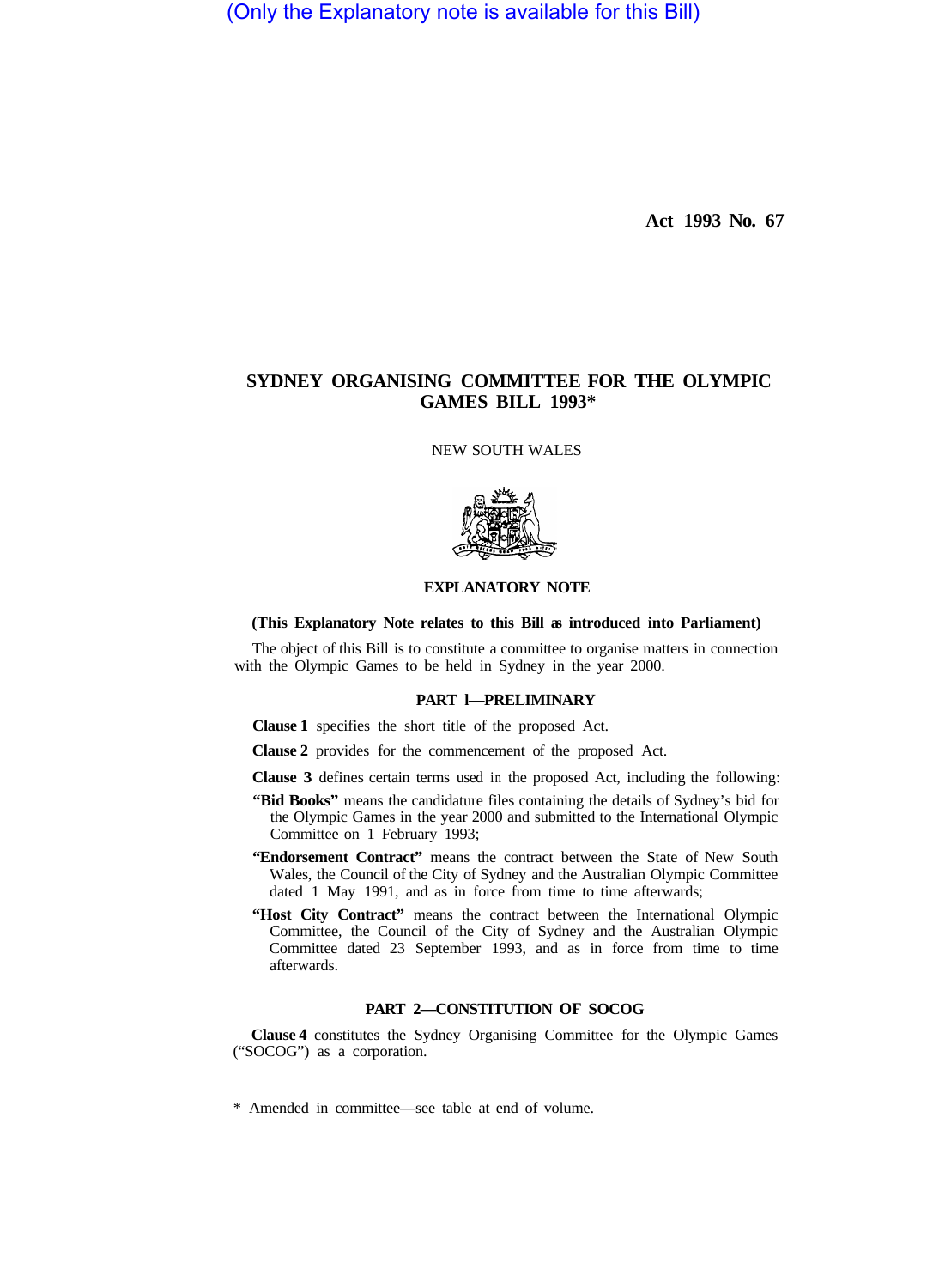**Clause** 5 provides that SOCOG does not represent the Crown except by express agreement with the Premier. SOCOG cannot render the State liable for debts, liabilities or obligations unless expressly provided by the Host City Contract, the Endorsement Contract or the Bid Books. SOCOG is exempt from State rates, taxes and duties.

**Clause 6** gives SOCOG the same legal capacity and powers as a company under the Corporations Law.

**Clause 7** requires the powers of SOCOG to be exercised for the purposes of its functions under the proposed Act.

## **PART 3—FUNCTIONS OF SOCOG**

**Clause 8** provides that SOCOG has the functions conferred or imposed on it by or under the proposed Act or any other Act. Those functions must be exercised for the purpose of its primary objective set out in clause 9 or as specifically authorised under the proposed Act.

**Clause 9** states that the primary objective of SOCOG is to organise and stage the Games of the XXVII Olympiad in Sydney in the year 2000, in accordance with the rights and obligations conferred and imposed under the Host City Contract. Certain duties to act in a financially sound manner and to avoid the creation of debts are imposed on SOCOG.

Clause 10 sets out the specific functions of SOCOG, including:

- becoming a party to the Host City Contract and performing its obligations under the contract
- organising accommodation for people participating in the Games or connected with the Games
- organising the sports program and the cultural program
- establishing a marketing program in consultation with the International Olympic Committee and the Australian Olympic Committee
- arranging certain matters in connection with the broadcasting of the Games.

**Clause 11** requires SOCOG to take account of certain matters when exercising its functions.

#### **PART 4—BOARD OF DIRECTORS**

## **Division 1—Establishment of Board**

**Clause 12** establishes a Board of Directors of SOCOG.

**Clause 13** provides that the Board is to manage and control the affairs of SOCOG.

**Clause 14** provides for the composition of the Board.

## **Division 2—Provisions relating to directors**

**Clause 15** provides for the appointment of the President of SOCOG by the Governor on the recommendation of the Premier.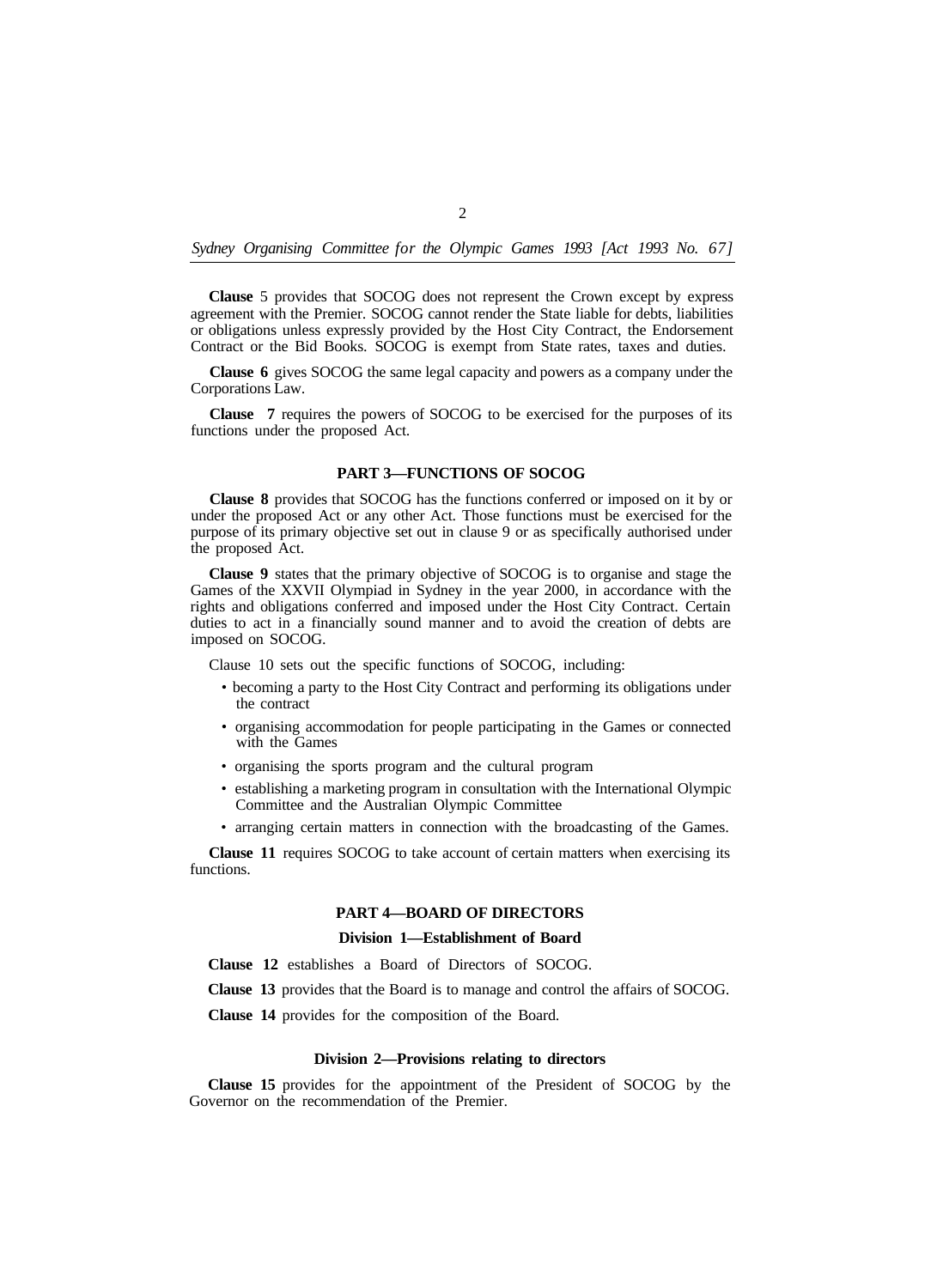**Clause 16** provides that the Resident of the Australian Olympic Committee and the Lord Mayor of the City of Sydney are Vice-Presidents of SOCOG.

**Clause 17** enables the Board, with the consent of the Premier, to appoint a Chief Executive Officer of SOCOG.

**Clause 18** deals with the filling of vacancies in the office of President, appointed director or Chief Executive Officer and with the term of office of those positions.

**Clause 19** specifies the circumstances in which the office of President, director or Chief Executive Officer becomes vacant.

**Clause 20** enables the Governor, on the recommendation of the Premier, to terminate the appointment of the President or an appointed director. The Board is given power to remove from office or suspend the Chief Executive Officer, but only with the consent of the Premier.

**Clause 21** requires the Premier to consult with the President of the Australian Olympic Committee on certain matters relating to appointments, removal of persons from office or suspension of persons from office. The clause also requires consultation with the Prime Minister before a director nominated by the Prime Minister is removed from office.

**Clause 22** provides for the remuneration of directors and the Chief Executive Officer.

**Clause 23** enables the Governor, on the recommendation of the Premier, to appoint a person to act in the office of President or of an appointed director during the illness or absence of the President or the director.

**Clause 24** imposes certain duties on directors to act honestly, carefully and diligently.

**Clause 25** enables a director, in certain circumstances, to be employed by SOCOG or a company established by SOCOG or to enter into a contract with SOCOG or such a company.

pecuniary interests in matters involving SOCOG. **Clause 26** requires a director to disclose to the Board certain direct or indirect

## **Division 3—Provisions relating to procedure of Board**

**Clause 27** deals with meetings of the Board.

**Clause 28** provides that a quorum for a meeting of the Board is a majority of the number of directors for the time being.

**Clause 29**  states who is to preside at a meeting of the Board.

**Clause 30**  deals with voting at meetings of the Board.

**Clause 31**  enables the Board to transact business by the circulation of papers among the directors. Directors may participate in meetings by using a telephone or closed-circuit television.

**Clause 32**  requires minutes of proceedings of the Board to be kept.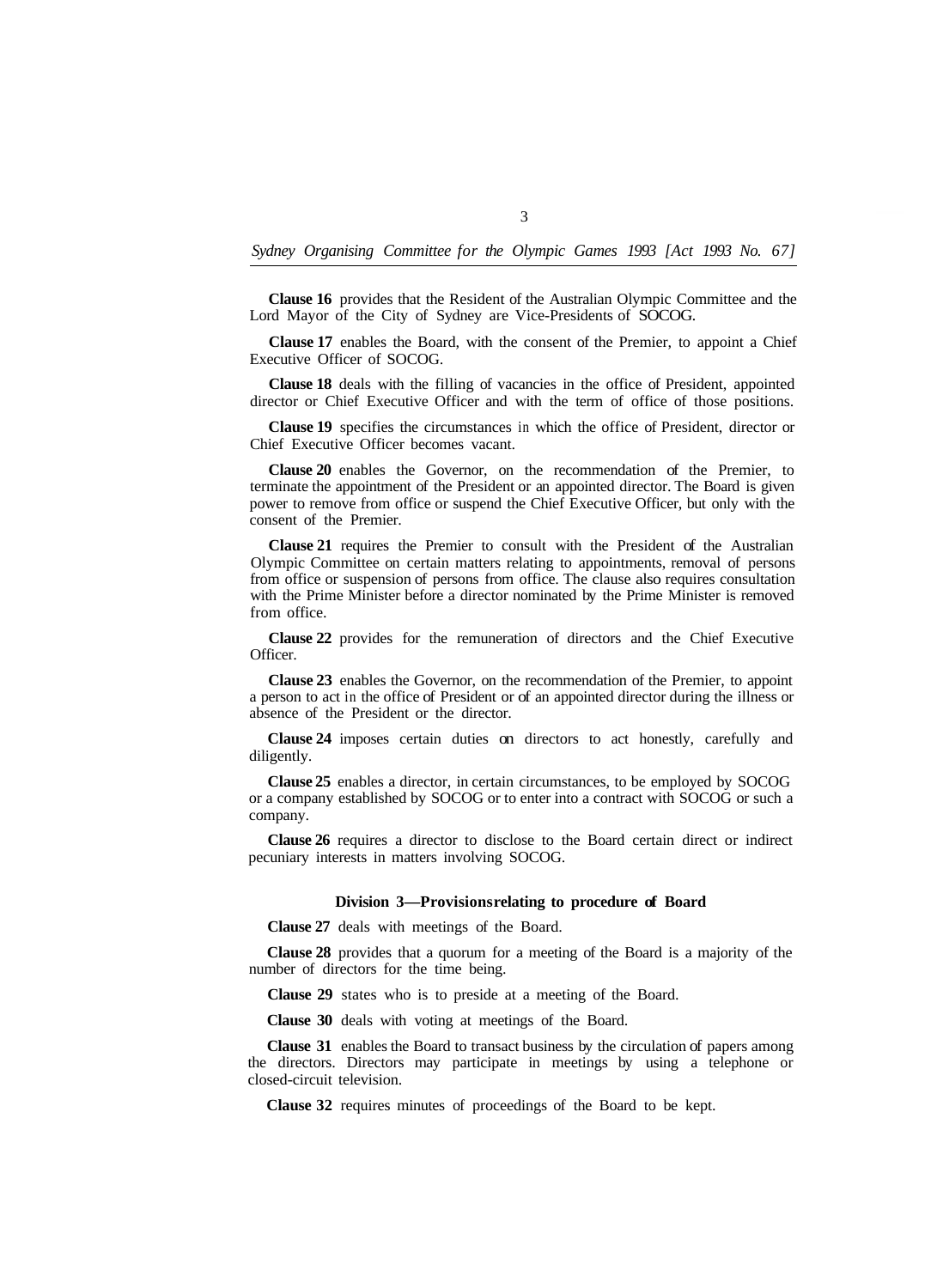#### **Division 4—Miscellaneous**

**Clause 33** enables the Board to delegate its functions to the Chief Executive Officer or a Commission or sub-committee appointed by the Board.

**Clause 34** allows the Board, by power of attorney, to appoint persons to be attorneys of SOCOG.

**Clause 35** provides for the manner in which cheques and other negotiable instruments and receipts for money paid to SOCOG are to be dealt with.

#### **PART 5—COMMISSIONS AND SUB-COMMITTEES**

**Clause 36** enables the Board to appoint Commissions and sub-committees. At least one member of a Commission or sub-committee must be a director and the approval of the Premier and President of the Australian Olympic Committee must be obtained to the appointment of a person who is not a director to the position of member of a Commission or subcommittee. Clauses 38—42 do not apply to a Commission or subcommittee that consists of only one member.

**Clause 37** provides that the functions of a Commission or sub-committee are those delegated to it by the Board.

**Clause 38** requires the Board to nominate a person (who is a director) to be chairperson of a Commission or sub-cornmittee.

**Clause 39** deals with meetings of a Commission or sub-committee.

**Clause 40** provides that a quorum for a meeting of a Commission or sub-committee is such number of members as the Board determines and, unless the Board otherwise determines, must always include a director.

**Clause 41** states who is to preside at a meeting of a Commission or sub-committee.

**Clause 42** deals with voting at meetings of a Commission or sub-committee.

**Clause 43** requires minutes of proceedings of a Commission or sub-committee to be kept.

**Clause 44** requires the chairperson (or sole member) of a Commission or sub-committee to report to the Board at its next meeting, unless the Board determines otherwise.

**Clause 45** requires a member of a Commission or sub-committee to disclose to the Commission or sub-committee certain direct or indirect pecuniary interests in matters involving SOCOG.

## **PART 6—FINANCIAL MATTERS**

**Clause 46** enables SOCOG to establish bank accounts and to deposit money received by it in those accounts.

**Clause 47** provides that money of SOCOG must not be expended or committed except with the approval of the Board. Expenditure or commitment of money of SOCOG that exceeds the allocation in the latest version of the Games budgets or is not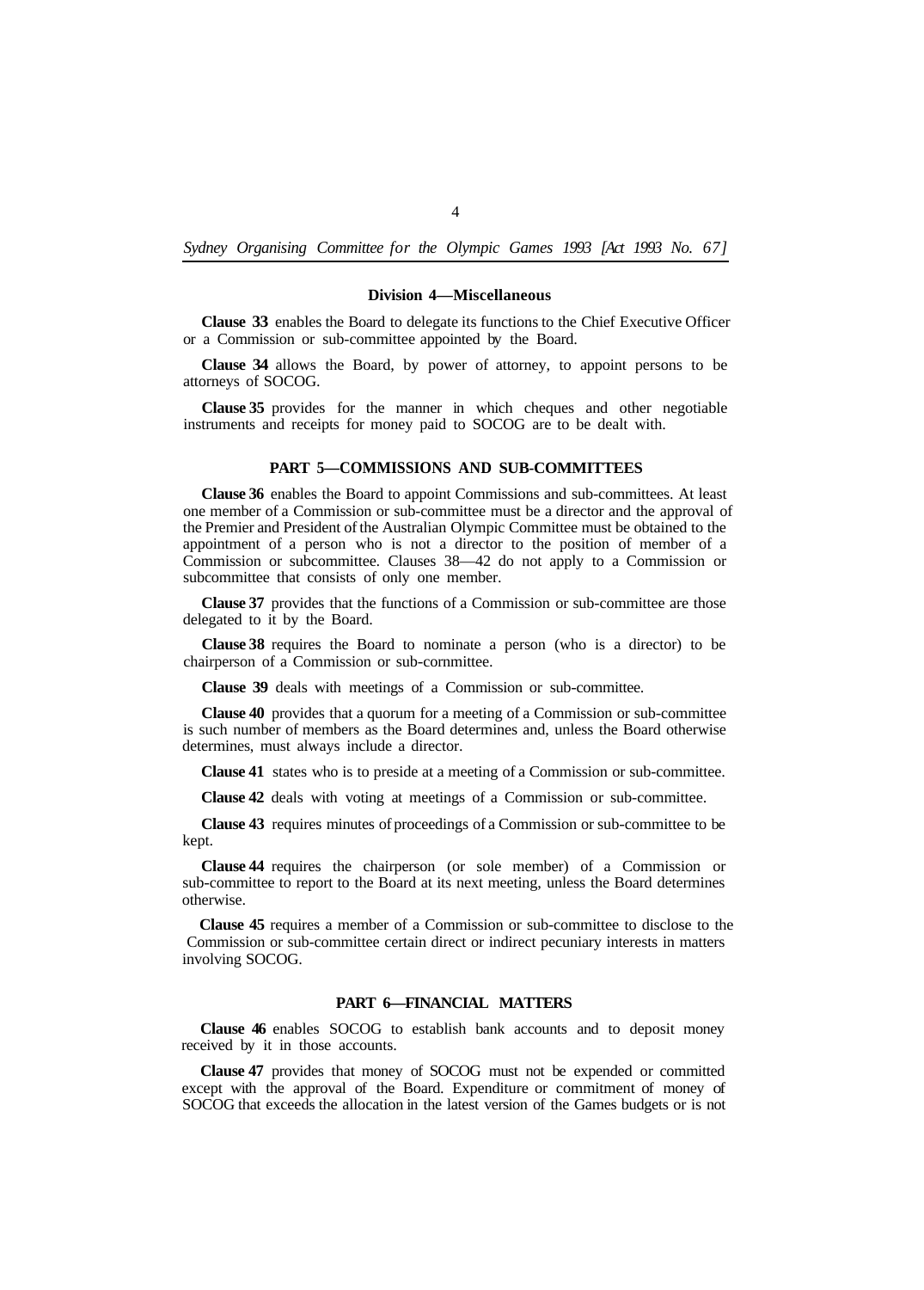included in the Games budgets must first be approved by the Premier (with the concurrence of the Treasurer) and the President of the Australian Olympic Committee.

The clause also places certain restrictions on the amendment of the budgets.

**Clause 48** allows SOCOG to borrow money with the approval of the Premier and in accordance with the Public Authorities (Financial Arrangements) Act 1987. Approval requires the concurrence of the Treasurer and must not be withheld for borrowing up to the levels of borrowing contemplated in the Games budgets.

**Clause 49** sets out the investment powers of SOCOG.

**Clause 50** exempts SOCOG from the requirements of section 59B of the Public Finance and Audit Act 1983 (payment of dividends by a statutory authority to the Consolidated Fund).

**Clause 51** requires SOCOG to pay amounts determined by the Treasurer towards defraying the costs and expenses of any audit under the Public Finance and Audit Act 1983.

#### **PART 7—WINDING UP OF SOCOG**

**Clause 52** provides that SOCOG is to be wound up after the conclusion of the Games and on or before 31 March 2002.

**Clause 53** provides that SOCOG is to be wound up in accordance with Chapter 5 of the Corporations Law (as suitably modified). The Governor, on the recommendation of the Premier, may appoint a liquidator.

**Clause 54** deals with the manner in which any surplus funds of SOCOG are to be distributed.

**Clause 55** states that SOCOG is not capable of being put into receivership or other form of management for the benefit of creditors.

#### **PART 8—MISCELLANEOUS**

**Clause 56** states that the proposed Act binds the Crown.

**Clause 57** requires the Board to provide the Premier with information relating to the affairs of SOCOG for the purposes of the administration of the proposed Act.

**Clause 58** enables the Board to appoint a Secretary and other staff and to arrange for the use of the services of staff and facilities of a Government agency or public or local authority. The Board may also engage consultants or other persons for the purpose of getting expert advice.

**Clause 59** sets out the functions of the Secretary.

**Clause 60** protects any director, member of a Commission or sub-committee, the Chief Executive Officer or a person acting under the direction of SOCOG, the Board, a Commission, a sub-committee or the Chief Executive Officer from personal liability for acts done in good faith for the purpose of executing the proposed Act or any other Act.

**Clause 61** deals with the use of the seal of SOCOG.

**Clause 62** states that SOCOG is a public authority for the purposes of the Ombudsman Act 1974.